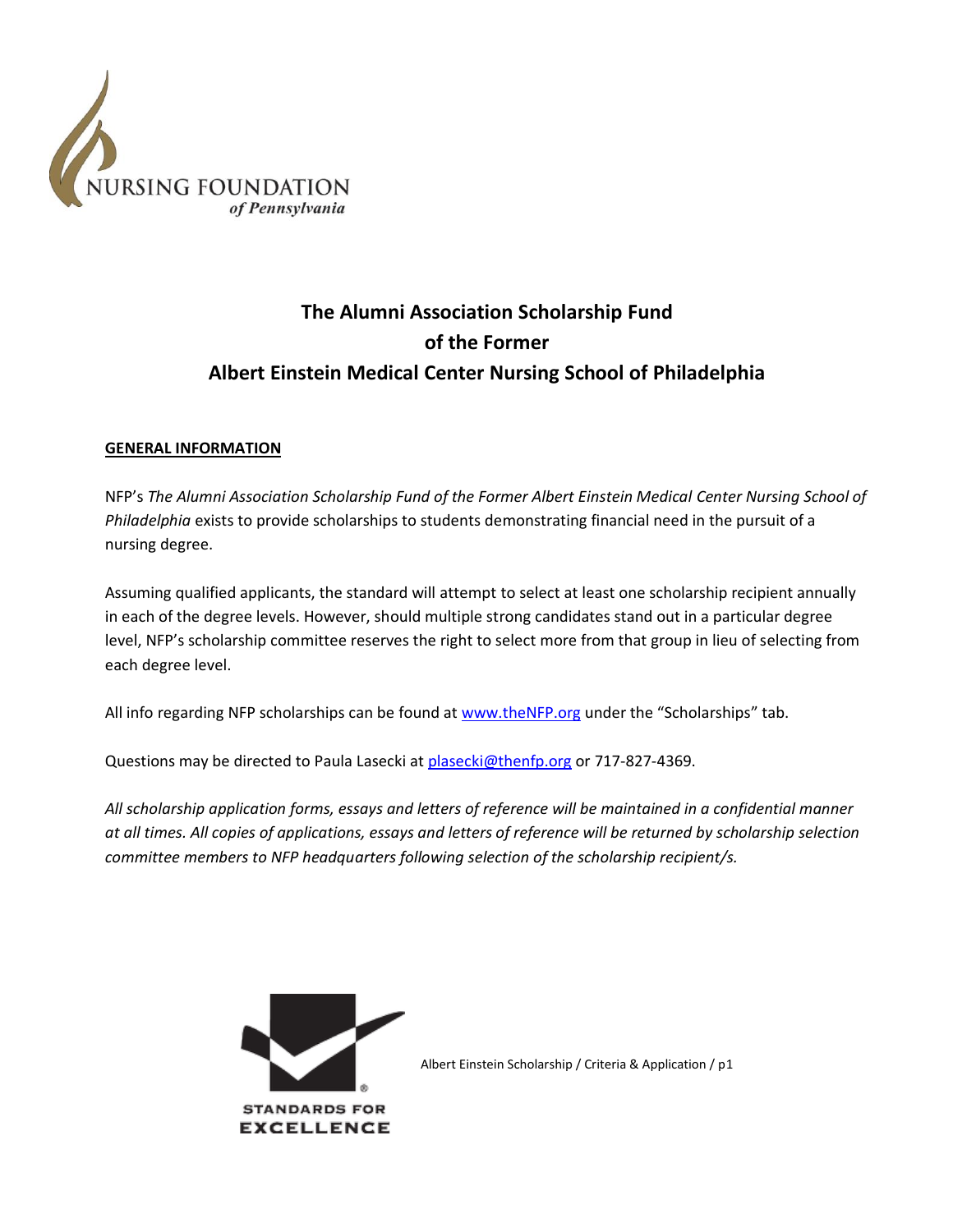

## **CRITERIA**

- 1. The applicant must attend an accredited baccalaureate, associate degree, RN-to-BSN-completion nursing program, advanced nursing degree program, or (re)-certification program in the Commonwealth of Pennsylvania.
	- $\Box$  A high school student must be a matriculated undergraduate student in the fall of the year the award is given.
	- $\Box$  A baccalaureate student must be in his/her sophomore or junior year in May when application is made.
	- $\Box$  An associate degree student must be in his/her final year. Application may be made at the end of the first year.
	- $\Box$  A RN-to-BSN-completion student must have been accepted into a degree-completion program.
	- $\Box$  Students not already an RN including BS-to-BSN students/fast-track students must be accepted into a basic RN program at the time of scholarship application.
- 2. Applicants are highly encouraged to be a member of the Student Nurses Association of Pennsylvania (SNAP) and/or the National Student Nurses Association (NSNA). If the applicant is an RN, he/she is required to become a member of the Pennsylvania State Nurses Association (PSNA).
- 3. Students are required to demonstrate financial need:
	- $\checkmark$  All grants and loans (Federal and State)
	- $\checkmark$  Any formal documentation of need (letter from financial aid officer/ ex: work study)
- 4. Previous recipients of the Nursing Foundation of Pennsylvania scholarships are not eligible to apply.
- 5. May only apply to one NFP scholarship per calendar year, excluding the Jack Barger scholarship.

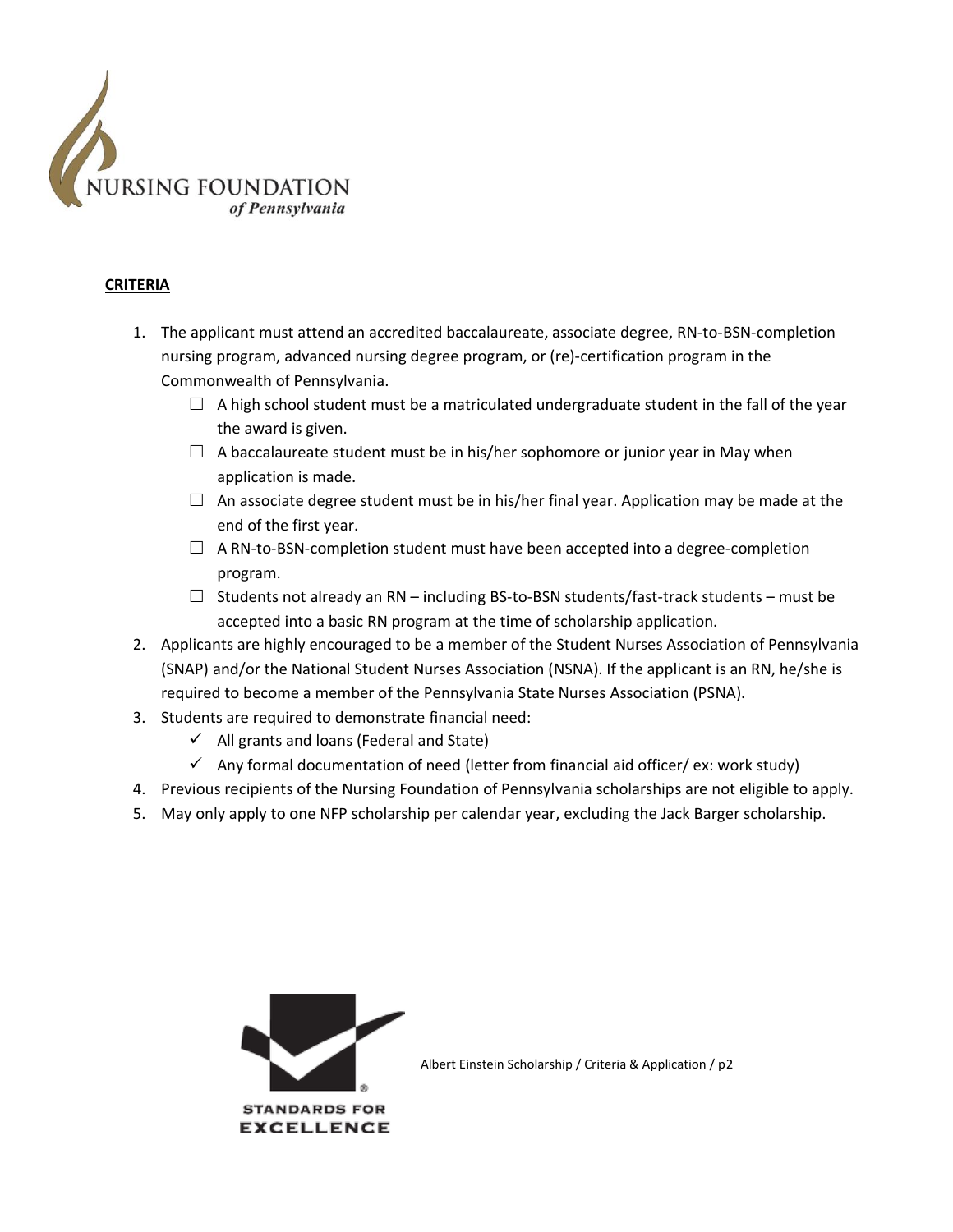

#### **HOW TO APPLY**

- 1. Applications must be accompanied by:
	- $\Box$  An official transcript of most recent grades (if applicant is a second-degree student, a copy of an acceptance letter into an accredited AD or BSN program).
	- $\Box$  Two letters of reference, with at least one being an academic contact. Letters should describe the applicant's scholastic abilities, leadership qualities and community service on official letterhead (If the applicant is an RN-to-BSN student who has been accepted but has not yet started classes, at least one letter must be from a nursing supervisor. If the applicant is a second-degree student, at least one letter addressing academic potential must be from a program representative. Letters may also be provided by professional colleagues, former/present employers or former teachers.)
	- $\Box$  Completed essays
	- $\Box$  Submit a high-resolution (minimum 300 dpi JPEG format) professional headshot for publicity use by PSNA/NFP **(NOTE: selfies or phone camera photos are not acceptable)**
- 2. Application can only be submitted via website
- 3. Application deadline is March 30, 2020

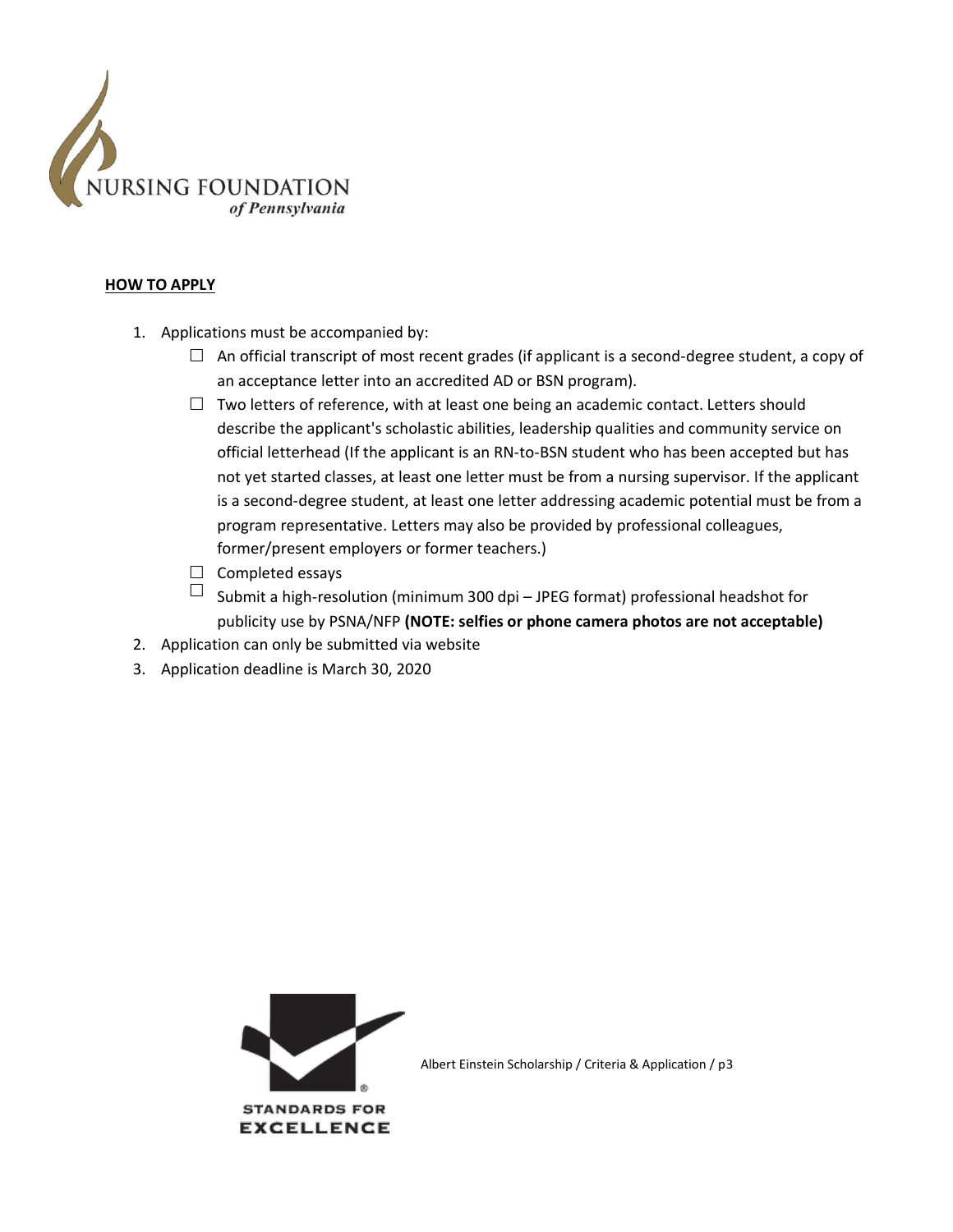

### **POST-AWARD REQUIREMENTS:**

- 1. Within one year, recipients must agree to send a thank you note to NFP's board of trustees (c/o NFP) for NFP promotional purposes.
- 2. As able, scholarship recipients are asked to consider "paying their gratitude forward" through one or more of the following means to advance the nursing profession:
	- a. Volunteering service to NFP
	- b. Contributing to the mission of NFP
	- c. Making an unrestricted financial gift to NFP
	- d. Otherwise ensuring the perpetuity of NFP
- 3. Upon graduation, provide NFP with your year of graduation and updated contact information. This will be used by NFP when sending invitations and information.
- 4. On a regular ongoing basis, provide voluntary submission of published articles and other professional works for use in PSNA/NFP publications and publicity.

**Application deadline is March 30, 2020.**